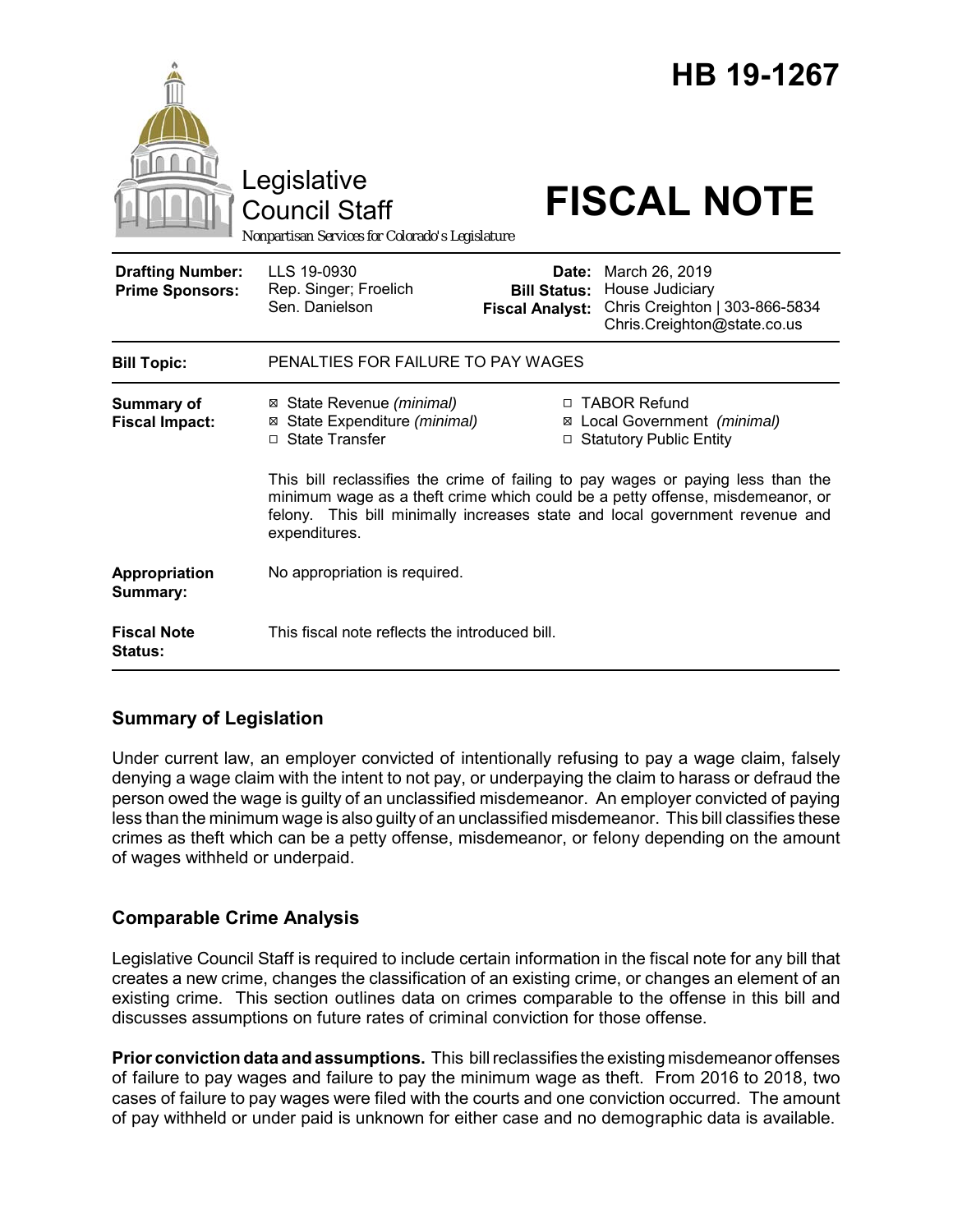March 26, 2019

This fiscal note assumes that criminal case filings or convictions will continue to be minimal for these offenses under the bill. Because the theft petty offense is only for thefts of less than \$50, future criminal filings are expected to be either a misdemeanor or felony.

Visit leg.colorado.gov/fiscalnotes for more information about criminal justice costs in fiscal notes.

## **State Revenue**

Beginning in FY 2019-20, this bill increases state cash fund revenue by a minimal amount as discussed below.

**Criminal fines and court fees.** By reclassifying failure to pay wages or the minimum wage as theft, this bill will increase state revenue from criminal fines and court fees by a minimal amount beginning in FY 2019-20, credited to the Fines Collection Cash Fund, various other cash funds in the Judicial Department, and the General Fund. The current fine penalty for these offenses is \$300 for failure to pay wages and \$500 for failure to pay the minimum wage. The fine penalty for theft ranges from \$50 to \$1 million depending on the circumstance of the crime and the value stolen. Additionally, court fees may be imposed on a case-by-case basis for a variety of court-related costs, such as probation supervision, drug surcharges, or late fees. Because the courts have the discretion of incarceration, imposing a fine, or both, a precise state revenue impact cannot be determined. Criminal fine and court fee revenue is subject to TABOR, however under the March 2019 Legislative Council Staff forecast a TABOR surplus is not expected in FY 2019-20 or FY 2020-21.

#### **State Expenditures**

Beginning in FY 2019-20, this bill minimally increases costs and workload in the Judicial Department and agencies that provide representation to indigent persons. It may also increase state General Fund expenditures in the Department of Corrections, as discussed below.

**Judicial Department.** Under current law, failure to pay wages or the minimum wage cases are filed in county court. This bill will increase costs and workload for the trial courts in the Judicial Department to process additional criminal case filings and for any felony failure to pay wages or the minimum wage cases which will instead be heard in district court. To the extent that additional offenders are sentenced to probation, costs and workload in the Division of Probation will increase, however this will be offset by a decrease in workload for the supervision of offenders convicted of a felony instead of a misdemeanor. Costs and workload may also increase in the agencies that provide representation to indigent persons, including the Office of the State Public Defender and the Office of Alternate Defense Counsel. Overall, it is assumed that this workload can be accomplished within existing appropriations. Should a change in funding be required for any agency or division with the Judicial Department, the fiscal note assumes it will be addressed through the annual budget process.

**Department of Corrections.** To the extent that offenders convicted of failure to pay wages or the minimum wage in an amount over \$2,000, which is a felony under the bill, and are sentenced to the Department of Corrections (DOC), costs will increase. However, at this time it is assumed that the likelihood of persons being sentenced to the custody of the DOC is minimal and that any increase in costs will be addressed through the annual budget process, if necessary.